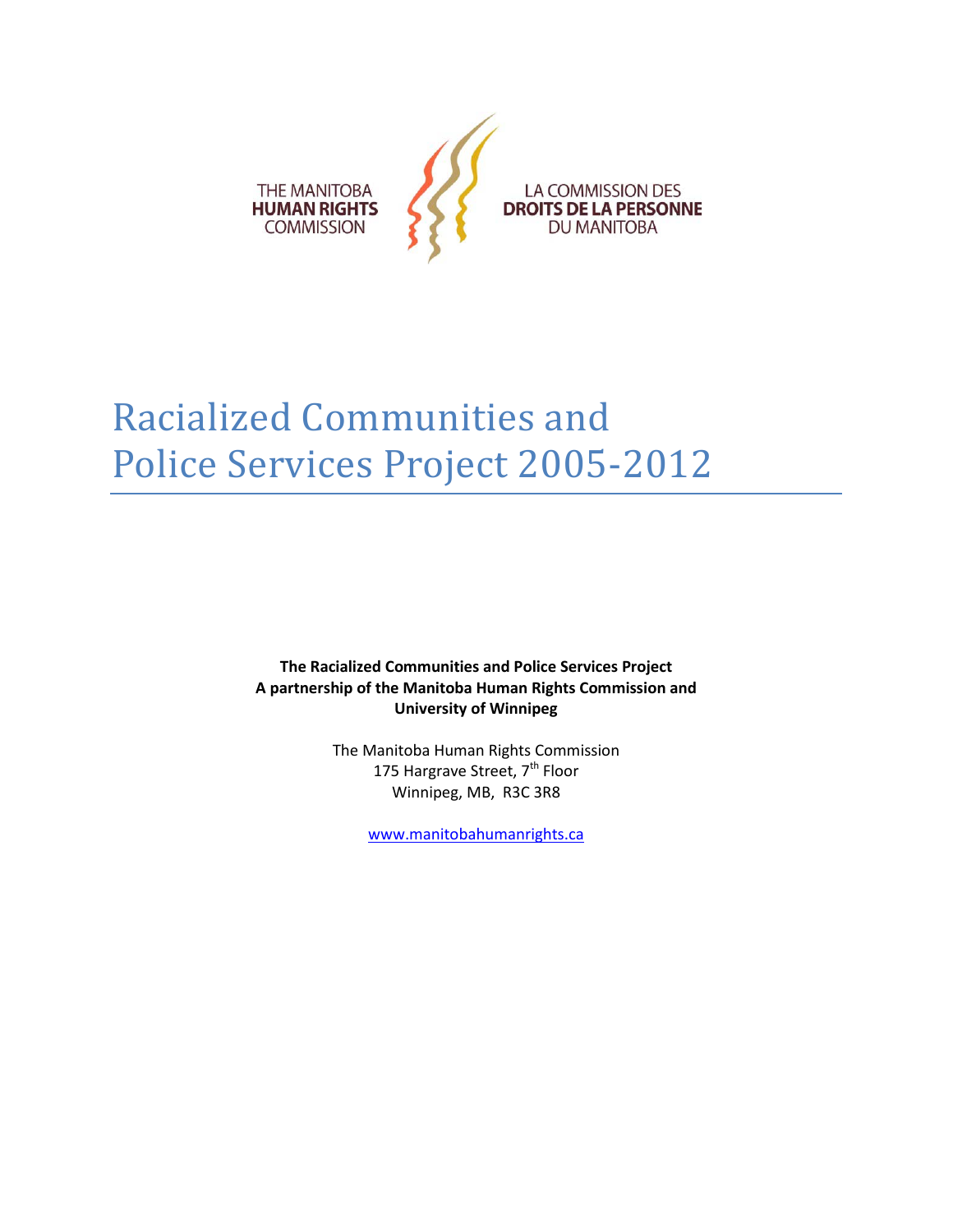## *Contents*

| <b>Background</b>                                          |    |
|------------------------------------------------------------|----|
| <b>Executive Summary of the Racialized Communities and</b> |    |
| <b>Police Services Interim Report</b>                      | 3  |
| Phase 2 – Mid Way Consultation                             | 4  |
| <b>Phase 3 - Final Consultation</b>                        | 8  |
| <b>Recommendations</b>                                     | 11 |
| <b>Conclusion</b>                                          | 13 |
| Acknowledgments                                            | 13 |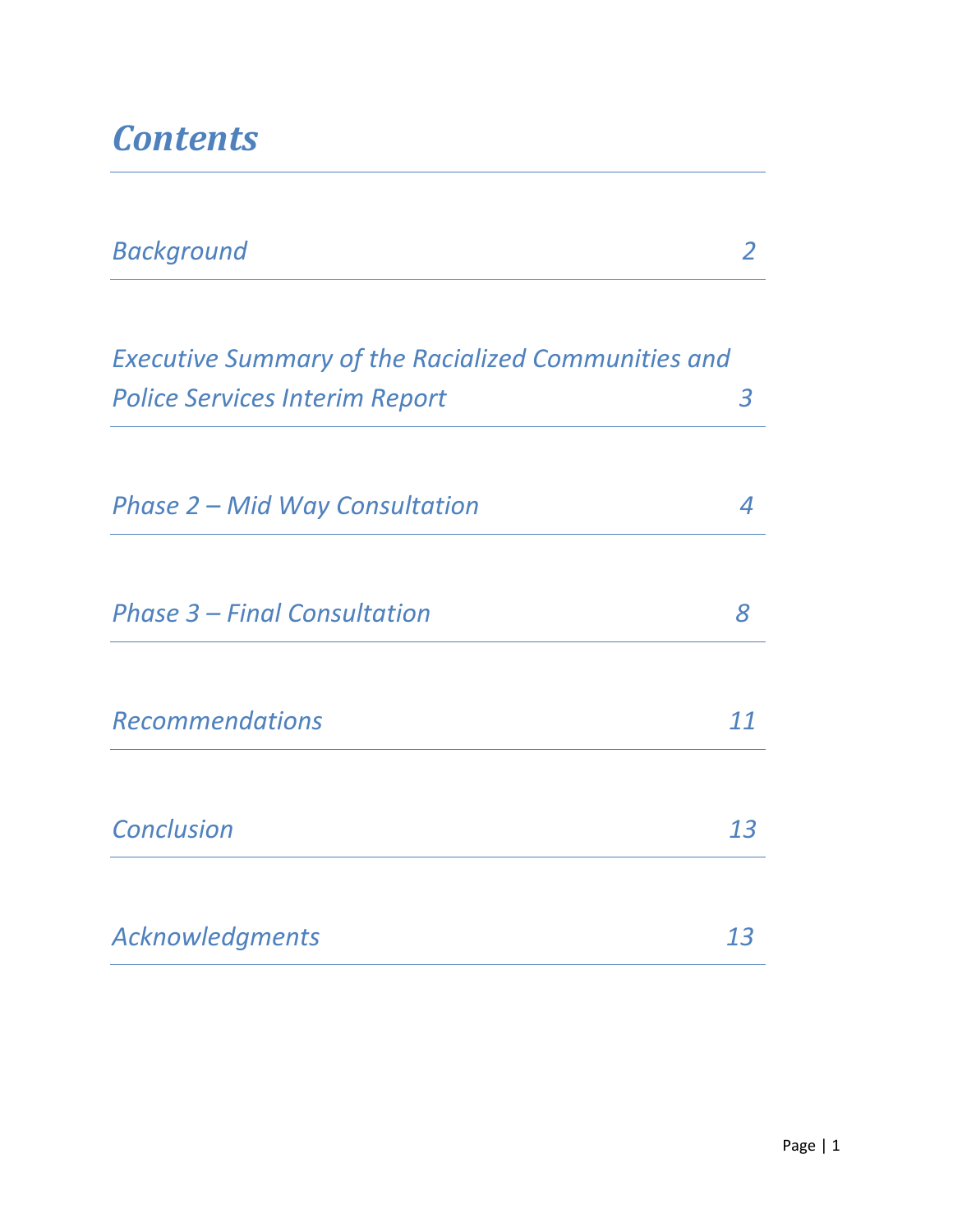From time to time in Winnipeg and across the country, allegations that police have failed to provide services in a bias-free manner have been made. In Manitoba, the relationship between police services and Aboriginal people was a major theme of the Aboriginal Justice inquiry.

The Racialized Communities and Police Services (RCAPS) Project was initiated in 2005, after the Centennial Neighbourhood Safety Committee in Winnipeg informed the Commission about their concerns that police services were biased, based on race (Aboriginal ancestry). The Safety Committee was concerned about the treatment by police of Aboriginal residents in their neighbourhood and they were also concerned about the lack of crime prevention services and about the police response to calls for service from area residents. They wanted to explore constructive ways of dealing with their concerns and were asked to consider various options. One option would have been able to file complaints under *The Code* – instead, the committee asked the Commission to address their concerns through research – obtaining data about racial profiling in Winnipeg.

The RCAPS Committee met with (former) Police Chief Jack Ewatski of the Winnipeg Police Services (WPS) in October 2005 who attended the first round table discussion with racialized community leaders and the Manitoba Human Rights Commission RCAPS working group. In open discussion, various community groups stressed the importance of anti-racism education and the need for more police cross-cultural training and community outreach. They told stories about their experiences with police. Police Chief Ewatski acknowledged that there was mistrust between some community members and some members of the police services. A request was made by the Commission in March 2007 that the WPS become involved in gathering data. The request was declined.

Three community consultations during the winter, summer and fall of 2007 followed. During these consultations, anecdotal information was gathered.

On November 20, 2007 Mr. Keith McCaskill was appointed Chief of Police with the Winnipeg Police Service. He was sworn in on December 10, 2007. The Interim RCAPS Report was released on December  $6<sup>th</sup>$ , 2007.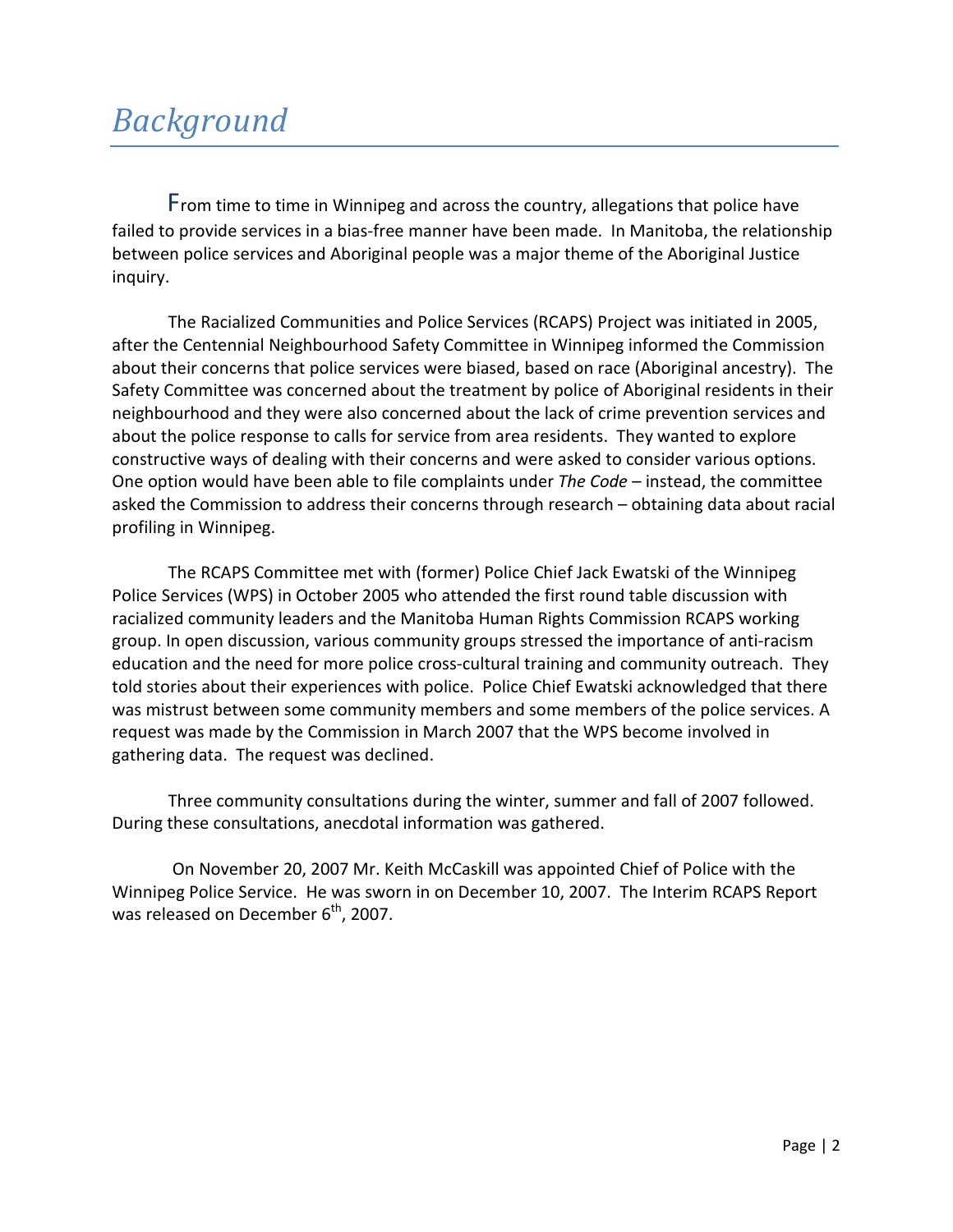# *Executive Summary of the Interim RCAPS Report*

The Winnipeg Police Service has the responsibility of providing its services in an impartial manner, and in particular, without regard to a person's race or ancestry. The interim report provided information on the Racialized Communities and Police Services Project (RCAPS Project), a research partnership between the Manitoba Human Rights Commission and the University of Winnipeg, and presented the results of its first phase, the Community Consultations.

A total of four community consultations were held. The first consultation was with representatives of community-based organizations involved with members of racialized groups in Winnipeg. It sought to gather information about perceptions of bias in police services to members of the organizations consulted. Three additional consultations were held in neighbourhoods in the center and north areas of Winnipeg, where individual participants shared their stories and observations with respect to the provision of police services to themselves and other neighbourhood residents.

Major themes, which emerged from the consultations with community-based organizations, included the fear that many members of racialized communities have of the police, the importance of anti-racism education, the need for more Winnipeg Police Service resources for cross-cultural training and community outreach and the need for a more effective public complaints mechanism than the Law Enforcement Review Agency.

These themes were also predominant in the stories and views shared by individual participants at the three consultations held in neighbourhoods. Other themes of individual presentations were the lack of police services to the Aboriginal community, the abusive treatment by police based on Aboriginal ancestry, the need for community-based policing, the systemic nature of racial bias in the Winnipeg police service, the perception by police and media that members of racialized groups are gang members, and sexually abusive treatment of Aboriginal women by police. The full report is available on the Manitoba Human Rights Commission website [www.manitobahumanrights.ca.](http://www.manitobahumanrights.ca/)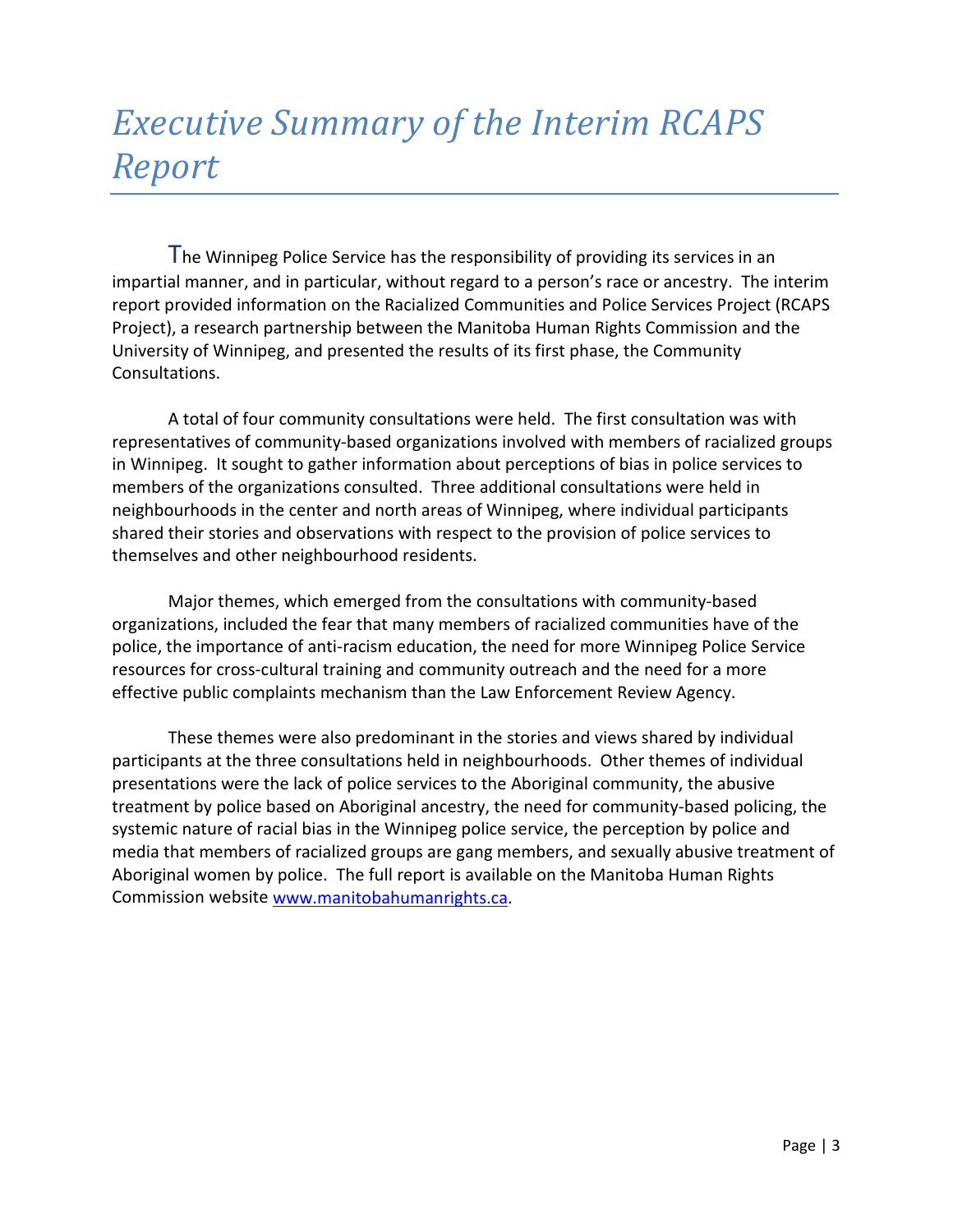Phase 2 of the RCAPS Project began with a series of meetings with Chief Keith McCaskill, the first in June of 2008.

During the second meeting with Police Chief McCaskill, an invitation was extended to have two members of the Winnipeg Police Service (WPS) sit on the RCAPS Advisory Committee. By the end of the year it was confirmed that Director of Human Resources Sharron Gould and Deputy Police Chief Bob Webster would join President and Vice-Chancellor of The University of Winnipeg Dr. Lloyd Axworthy, Elder Art Shofley, Dufferin School Principal Suni Mathews and Executive Director of Winnipeg Harvest David Northcott as members of the RCAPS Advisory Committee.

In 2009, the Commission solicited interim responses in the form of recorded individual interviews from community leaders who had been in attendance at the original round table discussion in 2005 and present when the RCAPS Interim Report was released in 2007. As with previous consultations, the confidentiality and anonymity of individual participants who shared their observations and stories were respected. They were asked the questions below. A summary of the responses follows.

- 1. What interaction has there been between your organization/members of your community and the Winnipeg Police Service over the past three years?
- 2. Over the past three years has the overall relationship between members of your community and the Winnipeg Police Service changed? If so, how?
- 3. In the past three years, has the Winnipeg Police Service's response to requests for service from members of your community changed? If so, how?
- 4. In the past three years, has there been any change in the crime prevention services provided to neighbourhoods where members of your community reside? If so, what has changed?
- 5. How would you describe the current understanding of members of your community about the role, duties and procedures of the Winnipeg police?
- 6. Have police contacts with members of your community changed in the past three years? If so, how have they changed? Can you give examples of the changes, both good and bad? (Examples of police contacts include traffic stops by police, inquiries by police, informal conversations with on-duty police, detentions and arrests by police, police attending requests for service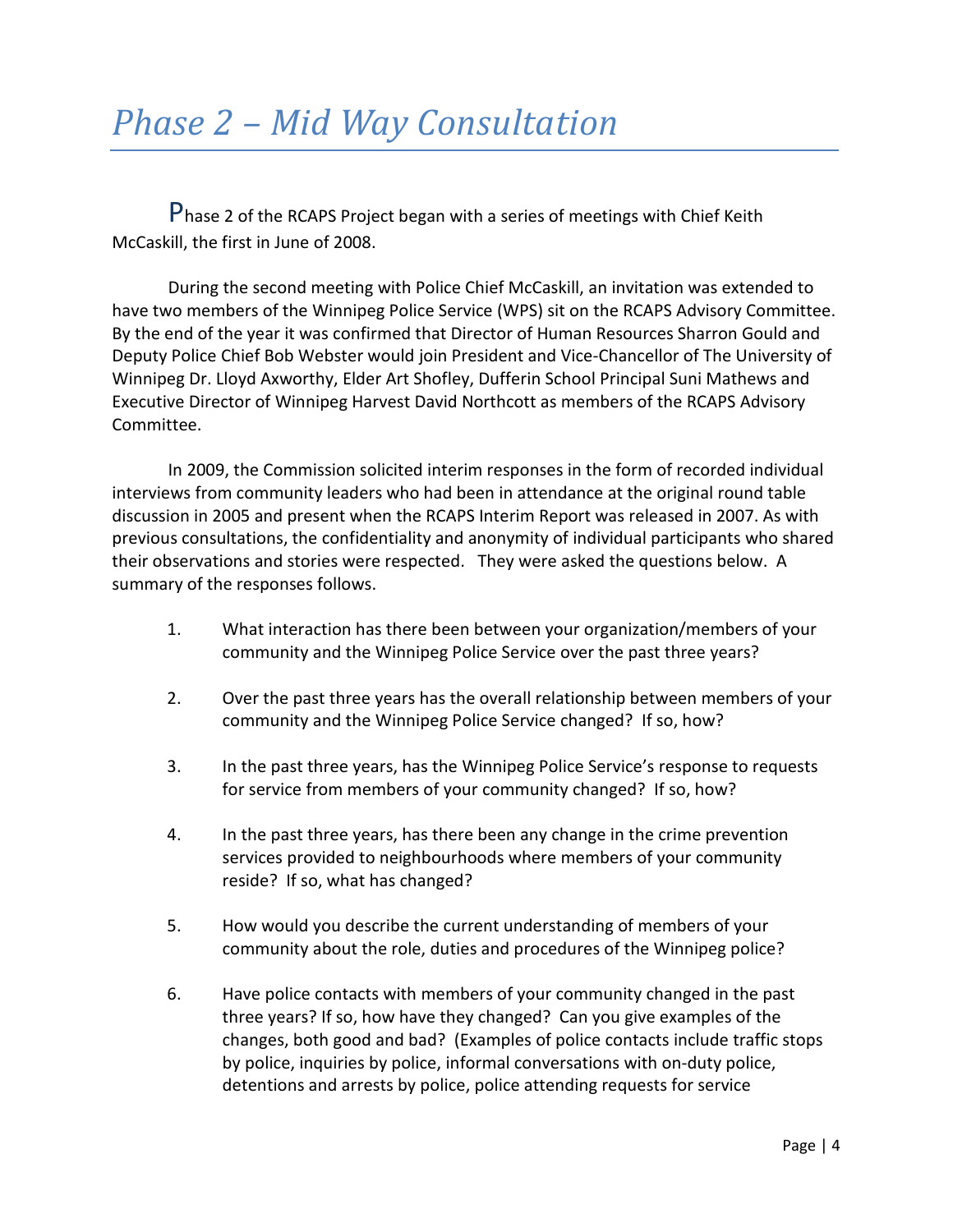- 7. How would you describe the current level of trust of members of your community regarding contact with police? Has the level of trust changed from three years ago?
- 8. How would you describe the current level of fear members of your community have regarding contact with police? Has the level of fear changed from that of three years ago?
- 9. What do you think would build a greater level of respect and trust between members of your community and the Winnipeg Police Service?

In 2009 there appeared to be a growing optimism in the communities. Although stories of racism and abusive behavior continued, most community leaders reported that there was improvement, recognizing that change does not happen quickly. There was a general sense that the WPS and individual officers were willing to work with them, in an "active partnership atmosphere."

Some cited particular projects such as crime prevention programs, safe houses and cleaning up Central Park as positive steps. Specific programs include Project Breakaway and Neighbourhoods Alive.

As one leader pointed out, it was important to note that leaders of communities represent one particular view of the relationship with the police and are speaking from that perspective. "When you move towards the police interaction with individual members of the community there may be a different kind of experience. I think it is really important to make that distinction because as leaders, we don't always reflect what really goes on in the neighbourhood."

The interviews revealed that there was considerable praise for Police Chief McCaskill and his role in building bridges to the community. "There seems to be a difference in the force. We're still getting complaints and there's still suspicion about racism in the police and so there is still a certain fear of the police, but the Chief's statements and actions have been very positive." The general consensus regarding Chief McCaskill was one of respect and hope. "Chief McCaskill has been outstanding in his reaching out to the community."

There was however, continued criticism by some regarding response time. Community leaders believed that individuals did not call the police because they believed they would not get a response in time. This resulted in trying to deal with the situation themselves. "This to me is a systemic problem that the police have got to deal with."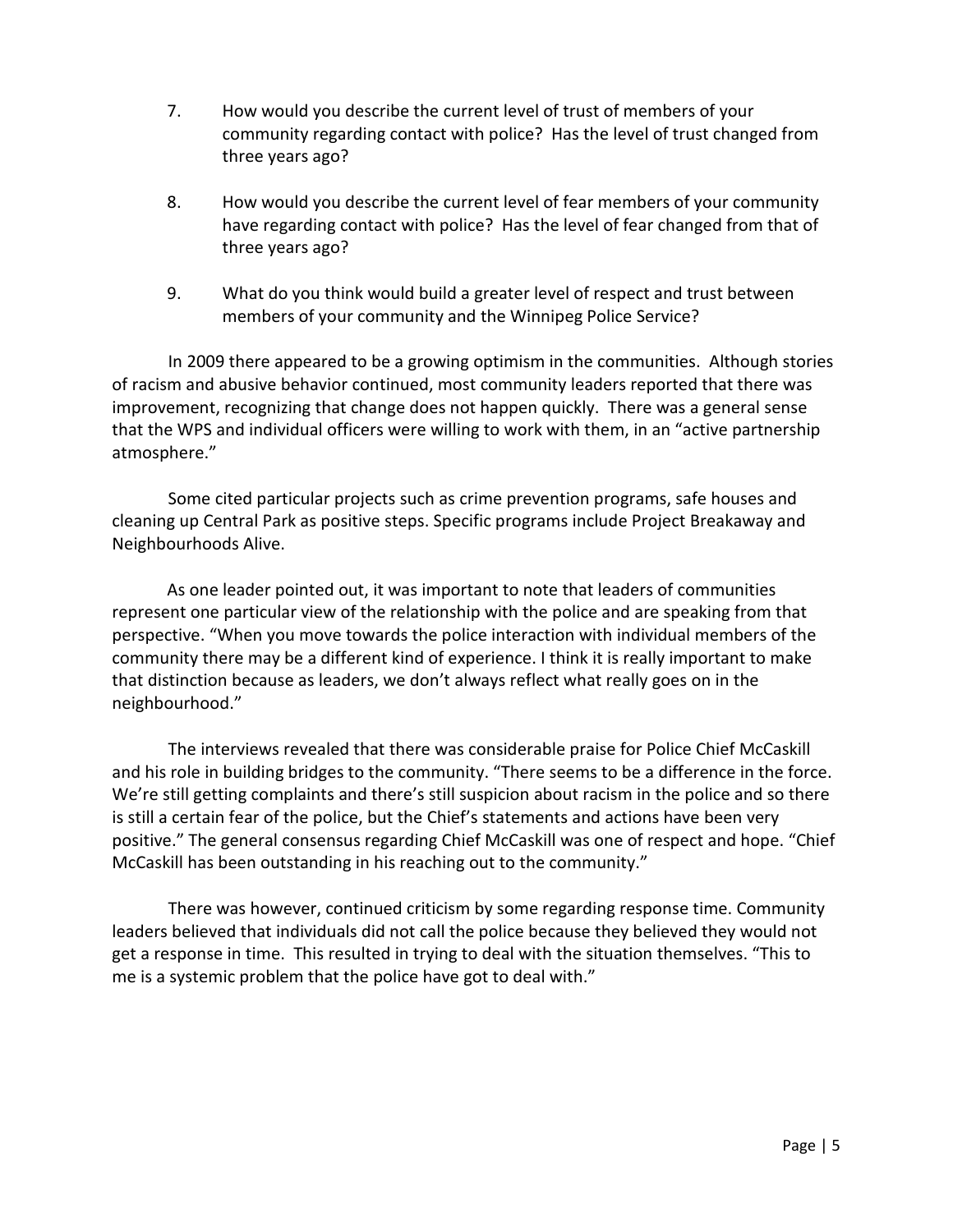When it comes to the community understanding the WPS, the general sense is there seemed to be an effort to make this happen but a better understanding was still required by the community. Some believe that a mutual understanding could come from more community involvement. "We want more contact with the police. We want them when we have a celebration during Black History month. If we are having a banquet, we hope somebody will come."

In the first community consultation in 2005, many leaders believed that awareness building and anti-racist education would help build a better relationship with the police. Although the WPS has shown such programs exist, leaders continued to call for more education. "I think they really need some anti-racist education within the police force to really start deconstructing old attitudes and behaviours around racialized people…" Others, however, believe that these programs have had a positive effect. "I think there has been more sensitivity training – and I only use that word because it almost seems that more of the police people that we have seen coming to our agency tend to be younger, and tend to be more supportive to the clients that we're working with."

It was noted that in some of the immigrant communities, there was still fear of the police. This has much to do with the countries from which they came and were persecuted by the police or military, rather than specific action of the WPS. As one leader said, "They don't have the understanding that the police are there to help and support them, not persecute them."

There was mixed reaction when leaders were asked about community members and direct contact with the police. For example according to one interviewee, "You have more engagement between police at the street level and local organizations in different parts of the city. That's new and will have impact over time – positive impact."

From another perspective, one leader said that feedback from the community suggested that there is very little change. Brutality was still reported by community members. One said, "I've heard of lots of stories from neighbourhoods where the police are extremely verbally abusive in a very racialized way…I hear examples of our people being targeted around profiling. It is still happening." Another comment was, "On the whole, the feedback that I get from community members about the relationship is that there's very little change. The focus still is on being too quick to respond in terms of arrests and that type of thing. There is still a fair amount of brutality that is reported to me by community members. And we talk about these things on a fairly regular basis."

When it comes to trust, the responses were the most mixed from "There is a good level of trust between the staff of this organization and the police, but those in the community feel the police are out to get them. There is not very much trust…" to "I would say that there is improvement. I hope – maybe it's just wishful thinking, but in my experience, with the work of the missing persons, they seem to be really listening to the community. There seems to be a little more openness to dialogue around being proactive or problem solving."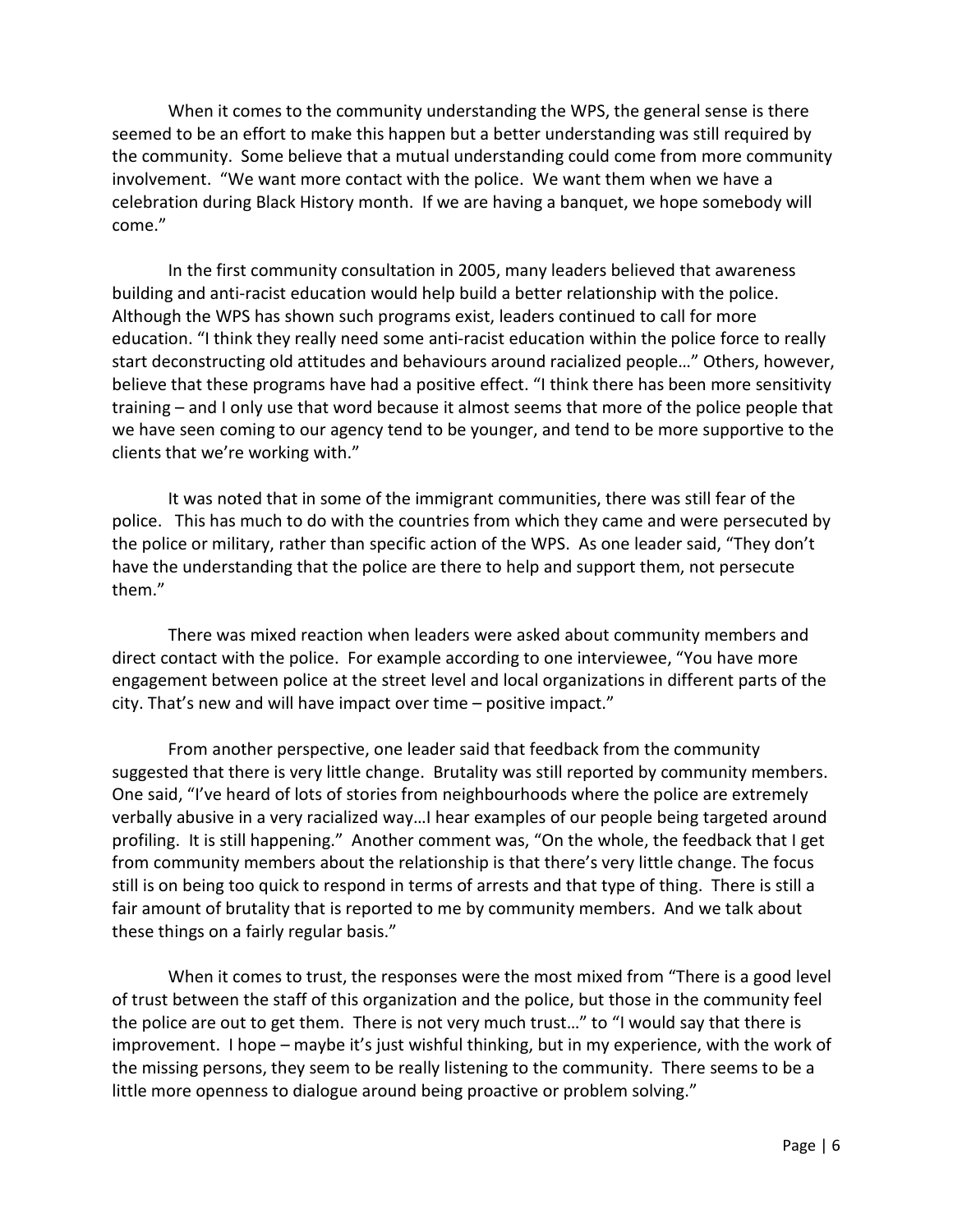And finally, leaders continued to believe that community policing is the answer. Some said that positive steps have been made. "My sense is that things are generally getting better. I think in the current Winnipeg Police Service leadership there's a fairly good commitment to community policing…"

Others, however, didn't necessarily see it that way. "I haven't really seen big efforts around building on community policing – I don't see a strategy for getting police into the community."

The overall picture expressed by the leaders of community groups interviewed was that progress was being made, although perhaps slower than they would have liked. Issues such as fear, trust and understanding were being addressed, but most agreed that it had to be ongoing. It must also be acknowledged that there continued to be, even if it is at a lesser extent than in 2005, reports by individuals in the community of poor response time, little improvement on community policing and instances of verbal abuse and racism. Virtually all believe many of these issues could be addressed with stronger community policing.

Phase II of the RCAPS Project concluded with the Manitoba Human Rights Commission receiving and reviewing the Winnipeg Police Service policies and confirmed that they included a commitment to bias-free policing.

As well, a report was commissioned, researched and written by a University of Winnipeg graduate student that examined initiatives by the Winnipeg Police Service regarding bias-free profiling practices and training protocols. The report concluded that numerous successful initiatives have been put in place although even more can and needs to be done in order to maintain the public's confidence.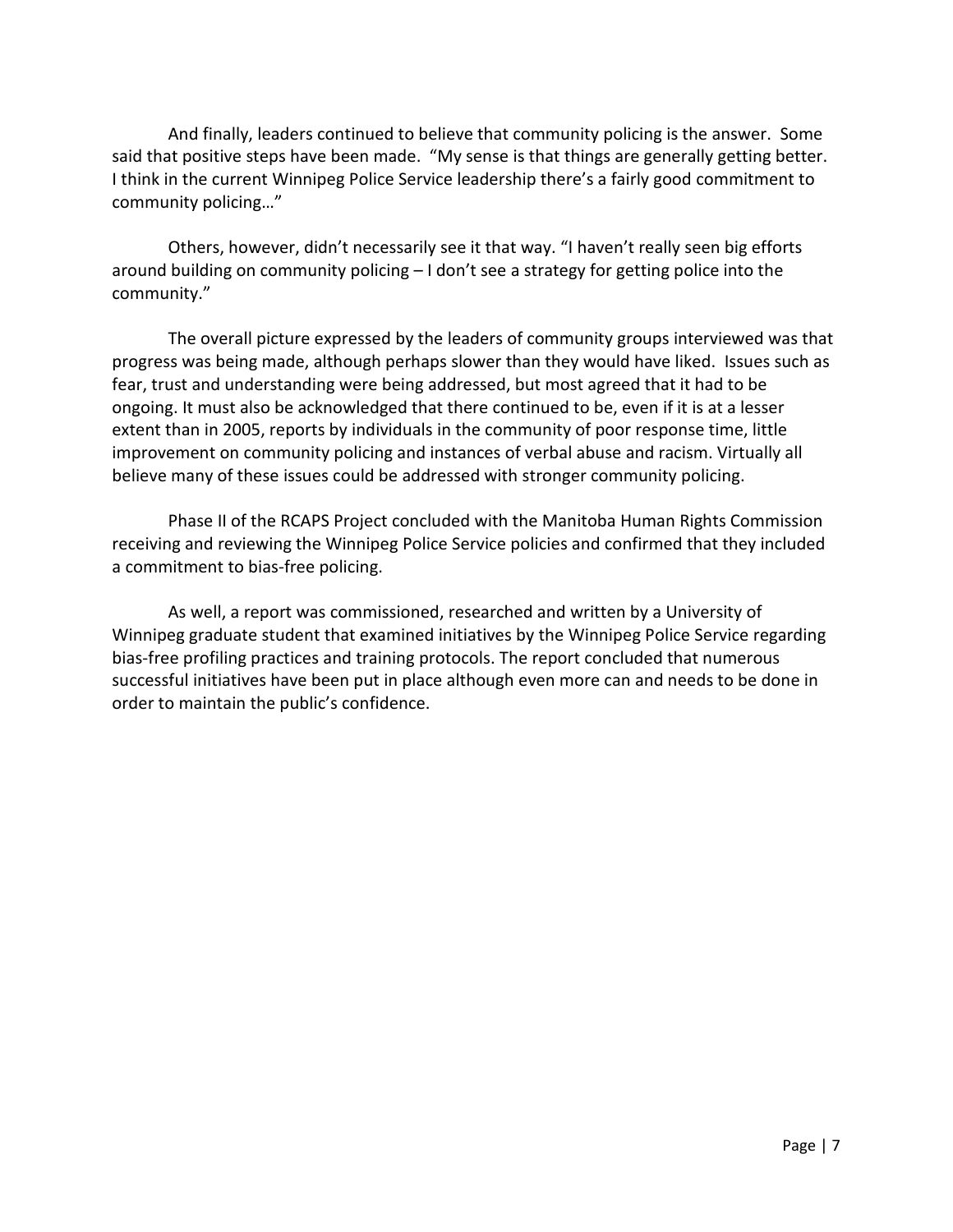#### Phase 3 – Final Consultation

*"This project began with an incident involving a 10 year old boy who had a knife held to his throat but was too frightened to go to the police." Member of the Centennial Safety Group* 

The final meeting of the Racialized Communities and Police Services (RCAPS) Project was held on November 7, 2012. The purpose of the meeting was to bring the project to a conclusion and look to the future.

It is difficult to achieve a balance between human rights and public safety. Over the past seven years the Manitoba Human Rights Commission (MHRC) has been involved in a research project examining the relationship between racialized communities and the Winnipeg Police Service (WPS). There have been allegations on the part of the community leaders and community members of excessive force by Winnipeg Police Officers. There also have been concerns raised on the lack of education, communication and mistrust by both sides.

Jerry Woods, the Chairperson of the MHRC chaired the meeting and explained that the working and advisory committees of this project did not consist solely of staff from the Manitoba Human Rights Commission. Also involved were researchers from the University of Winnipeg, the Winnipeg Police Service, community members and leaders.

Mr. Woods stated, as he has in the past, that the project was not intended to attack the police but rather to start a dialogue between the WPS and Racialized Communities. The RCAPS Project, nonetheless has been both controversial and appreciated.

This final meeting, once again took the form of a round table discussion and the following community groups were represented: IRCOM House, North End Community Center, ACOMI, Ka Ni Kanichihk, North Point Douglas Women's Centre, Rossbrook House, the Centennial Community Improvement Group, Winnipeg Harvest and one of the original members of the Centennial Safety Group. Guest included Winnipeg's Chief of Police Devon Clunis and members of the RCAPS Project Advisory and Working committees.

The following is not a transcript but rather a general overview of points made by the participants. The statements quoted, however, are an accurate account of what was said by various leaders and serve to re-enforce the points made.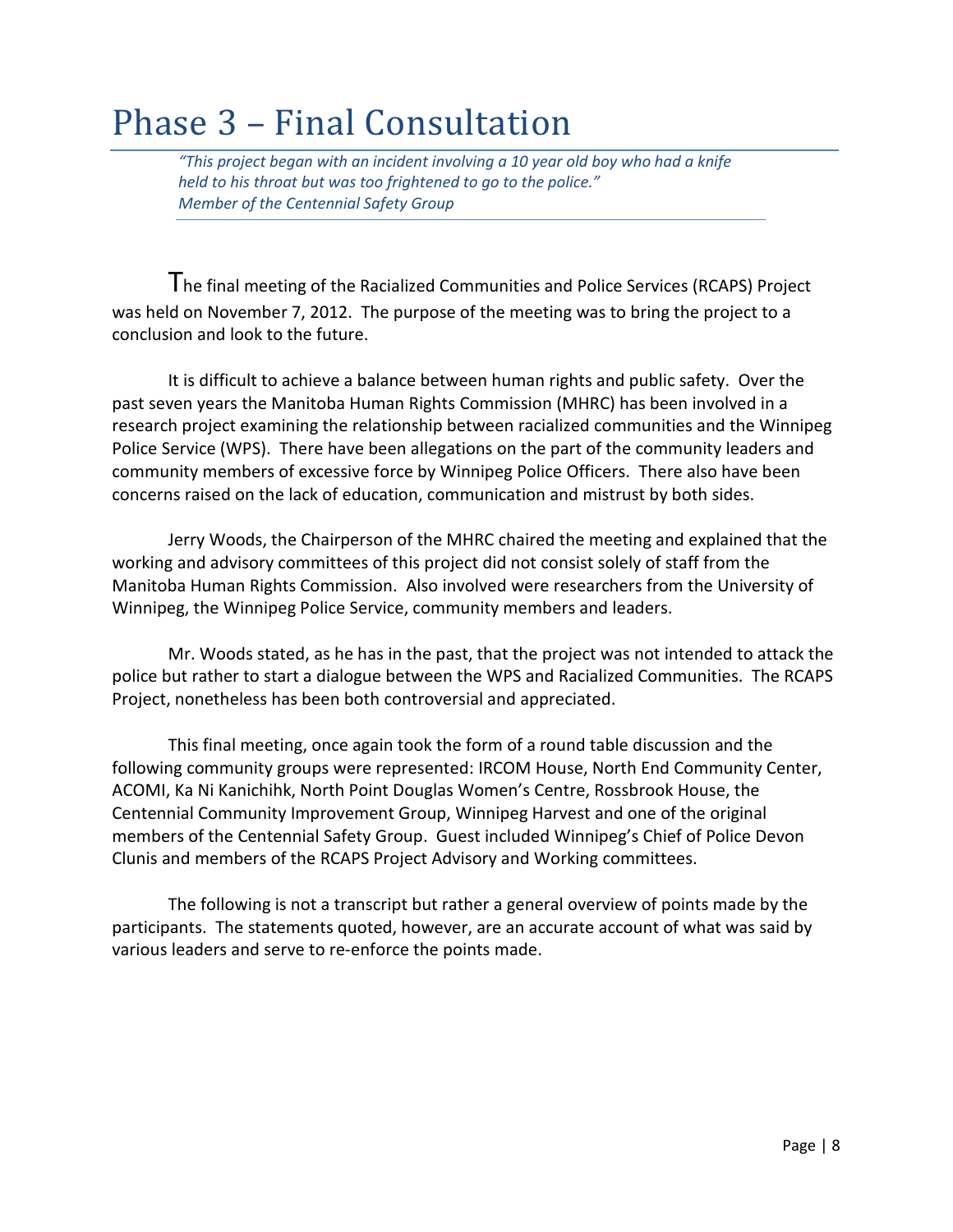The discussion centered around one question: *Has the relationship between the Winnipeg Police Service and Racialized Communities changed over the last five years, and if so how?*

The general consensus in the room was that communication between the WPS and community organizations has improved over the last five years. The most consistent criticism was that the process was too slow. Many however, appreciated the efforts of former Police Chief Keith McCaskill whose efforts to connect with the communities and its youth was acknowledged and appreciated.

Police Chief McCaskill was highly regarded for his individual efforts such as meeting with community leaders for coffee or at community events. The group responsible for initiating this study, the Centennial Safety Committee, reported that it meant a great deal to members of the community and her organization when Police Chief McCaskill invited them to his swearing in ceremony. "It helped the community connect with the WPS on a different level."

One community member stated that although he missed community substations, in the last five years he has seen more foot patrols in his neighbourhood. "It builds trust for the WPS when people see the beat officers constantly, even though they are not fully trusting yet."

Another community leader however, thought that his community did not see much of a change in foot patrols over the years. "We are always asking for them and never seem to get them. We had part time officers, but one left and another was promoted. They were never replaced."

Everyone agreed on the importance of community policing, not only for safety but also as role models for the young people. "Children do not have many role models to aspire to, other than gangs."

Some of the leaders explained that although the relationship between community organizations and the WPS was getting better, this did not always mean it was the same at the street level where problems still exist. "Goodwill cannot only be at the top. The problem is that the Chief may come to an event but the rest of the Winnipeg Police remain faceless. The community needs to needs to know police officers."

It would appear, by the accounts of the community leaders and members present that many believe racial profiling and overly aggressive behaviour by some police officers continue to exist. For them, this translates too often into fear and distrust.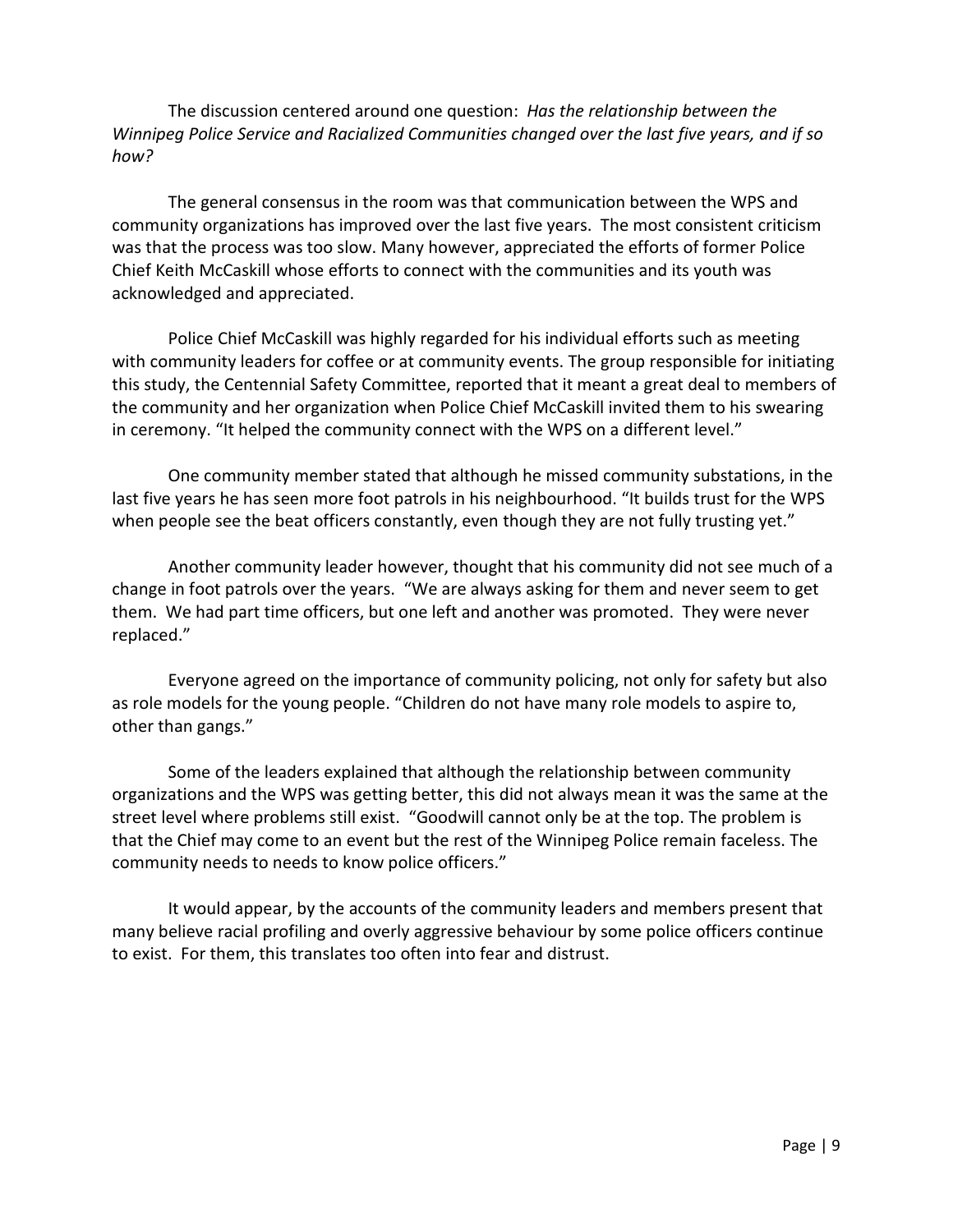And although one community member said that cultural training seemed to be improving, he went on to explain that newcomers to Winnipeg already have a built-in fear and mistrust of what they see as a paramilitary organization. Many come from war torn countries where they look to their elders for protection and trust, and not the police. "The police in their former country are oppressive therefore they think that all people in uniform here are the same." Not only does distrust and misunderstanding of the police stop some from contacting them, there is also the constant fear of retaliation.

Mistrust is emphasized when the police are believed to be too aggressive, or as one community member put it, "manhandling people." Some cited police officers as being too heavy handed when accompanying social workers, for example during child apprehensions. It was said during the discussion that today's police officers also have to be social workers, trained in conflict resolution. "There is still a lot of fear, a lot of racial comments and a total lack of trust for contacting the police. Some of the training for the police officers needs to be social work focused. For example, how they are trained in conflict resolution? We believe that part of the job is not understood by the Winnipeg Police."

Very similar statements were heard at the first RCAPS Community leaders' roundtable in 2005.

There was also concern from some groups over the treatment of women in the community. One leader reported an accusation by a woman who reported being raped and her case was never investigated. Also there was criticism for referring to missing and murdered woman as "sex trade workers" as it infers that they are less worthy. This description is also thought to be hurtful to families.

"These women are also mothers, daughters and sisters and this causes another barrier between the community and the Winnipeg Police because of the hurt it causes to families."

Another concern voiced was that the police talk down to some women, especially Aboriginal women.

A final worry raised was that other groups, referred to as "parapolice" are practicing racial profiling and can be overly aggressive. Many community members do not distinguish between the WPS and other enforcement organizations. "Although we realize that this is not the Winnipeg Police, the community lumps all these 'forces' together. They are harsh with the indigenous people. They are not the actual police but they are putting forward an aggressive image and because they are the ones that are walking the streets, they are reinforcing that the uniform represents a hard policing attitude..."

The group relayed satisfaction with some of the changes listed above and although most realize change takes time, there is a frustration with how long it is taking. "The direction is good, but the pace is too slow."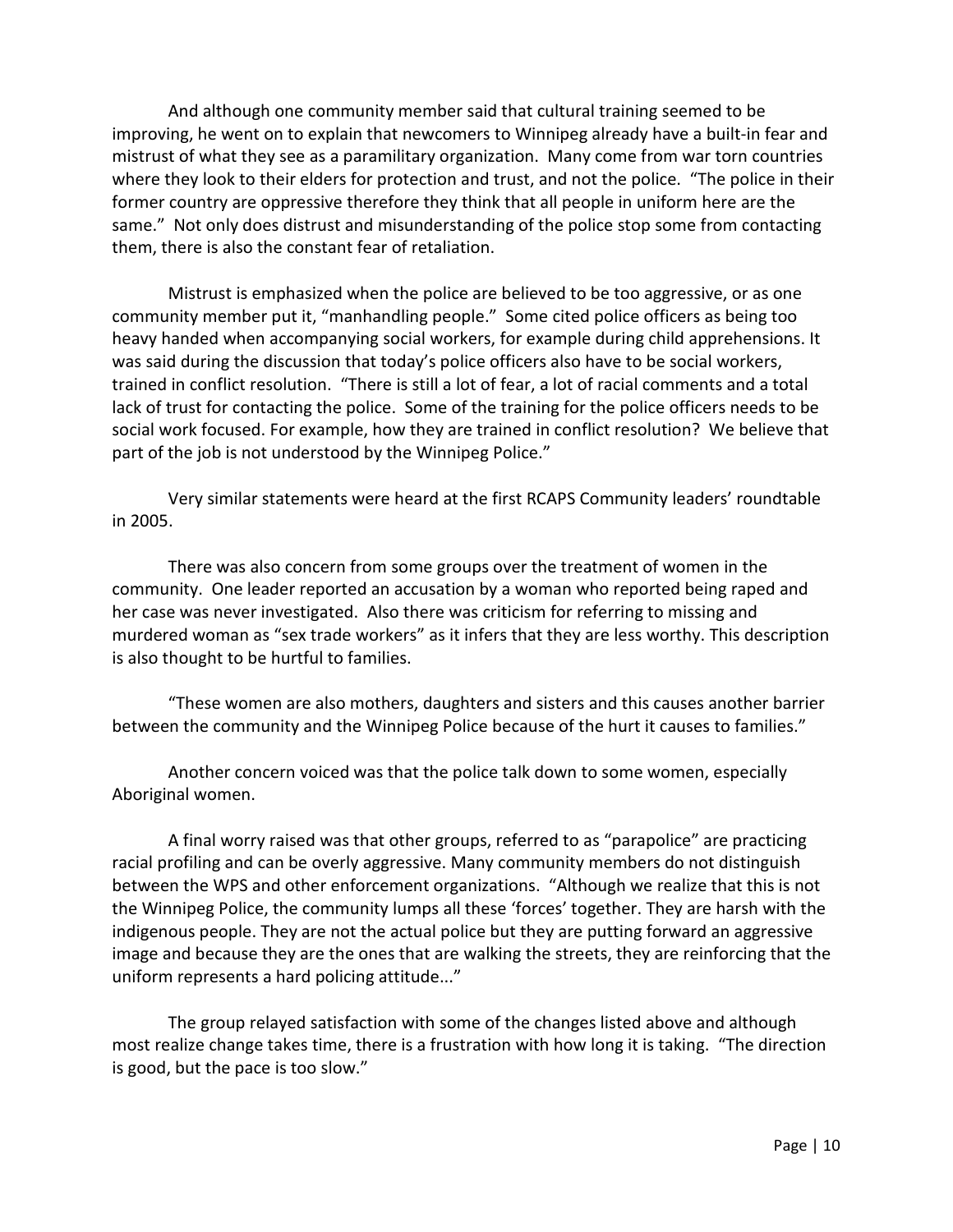Police Chief Devon Clunis' response to the community leaders was reassuring, stating that he was in agreement with much of the feedback he had just heard. He also stated that the police deal with crime and disorder.

As an immigrant teenager who grew up in the North End of Winnipeg, he said he realizes that there are not enough positive role models for youth. He referred to wanting "to see officers out there with windows down, out of cars, engaging youth."

In response to one community leader who talked about police having to also play a "social work role" he said police officers are not social workers, but admitted that they are often forced to deal with the consequences of social issues.

Police Chief Clunis said he believed this is a critical time in the city's history, adding that change is needed in the next five to ten years or it will be too late. His philosophy is based on prevention and community building, focusing on engaging with youth. He concluded with a commitment to continue working with everyone in the room.

#### *Recommendations*

Although 2012 marks an end to the Racialized Communities and Police Services Research Project, the participants agreed that a close relationship amongst the parties involved should continue. The following are eight recommendations for the future.

- 1. Pro-active communication and education efforts should continue to ensure that the intention of the leadership of the communities and the WPS reaches those involved at the street level.
- 2. WPS recognizes that data collection is a tool to address concerns and perceptions in racialized communities and collect statistical information on the interactions of the police officers and community members.\*
- 3. The MHRC and the WPS identify human rights issues and develop appropriate initiatives to prevent and eliminate racism and other forms of discrimination and enter into an anti-discrimination agreement.\*\*
- 4. The WPS continues to have a collaborative dialogue with the MHRC to identify human rights issues and develop appropriate initiatives to prevent and eliminate racism and other forms of discrimination.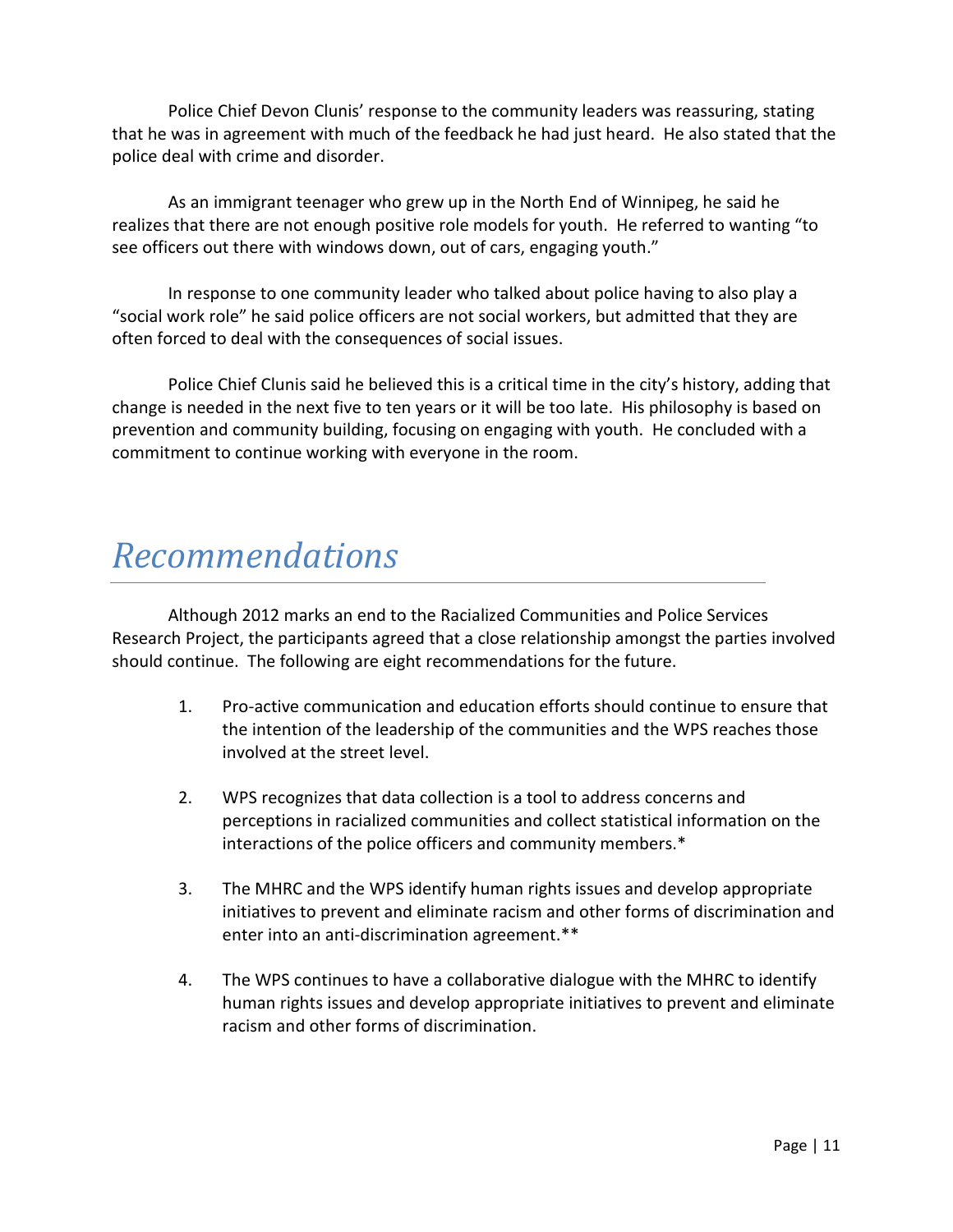- 5. The WPS continues to meet with communities to discuss concerns and work with these communities to facilitate solutions.
- 6. WPS provide sufficient support to ensure that new and existing officers learn appropriate practices so as not to resort to racial profiling.
- 7. WPS provide sufficient support for new and existing police officers to receive ongoing training initiatives on conflict resolution.
- 8. The MHRC consider further investigation into concerns expressed by community leaders of "parapolice" organizations that are often considered part of the WPS by community members.

\* In the first year of the RCAPS Project, a request was made to the WPS to collect statistical information on the interactions of the police officers in various communities. Collecting such Statistics can be a valuable tool in preventing discrimination.

The discussion of collecting statistical data first emerged in 2005. At that time the Commission invited former Chief Ewatski of the Winnipeg Police Service to meet with representatives of the Commission and the U of W to discuss issues with respect to bias-free policing and to explore the possibility of collaborating in a research project to evaluate whether there was any bias based on race in the provision of police services. The idea of collecting data, as has been done in other jurisdictions was tabled. It was declined. The Commission continues to believe that collecting this information would be beneficial.

The Kingston Police Service was the first to collect such data. (October 2003 to September 2004).

In March 20, 2009, in a joint submission, the Canadian Human Rights Commission (CHRC) and the Canadian Race Relations Foundation (CRRF) urged policing and security agencies systematically collect human rights-based data as a tool to help prevent discrimination.

In May 2012 the Ottawa Police Service (OPS) agreed to collect race-based data on traffic stops by OPS officers.

\*\* An agreement or charter was signed in Ontario between the Ontario Human Rights Commission and The Toronto Police Service. Accordingly the Toronto Police Services Board is to finalize an internal policy on human rights to guide the police in the future. The success of this type of charter has wide implications as the partners, committed to human rights, can set the path for other organizations to bring about real change.